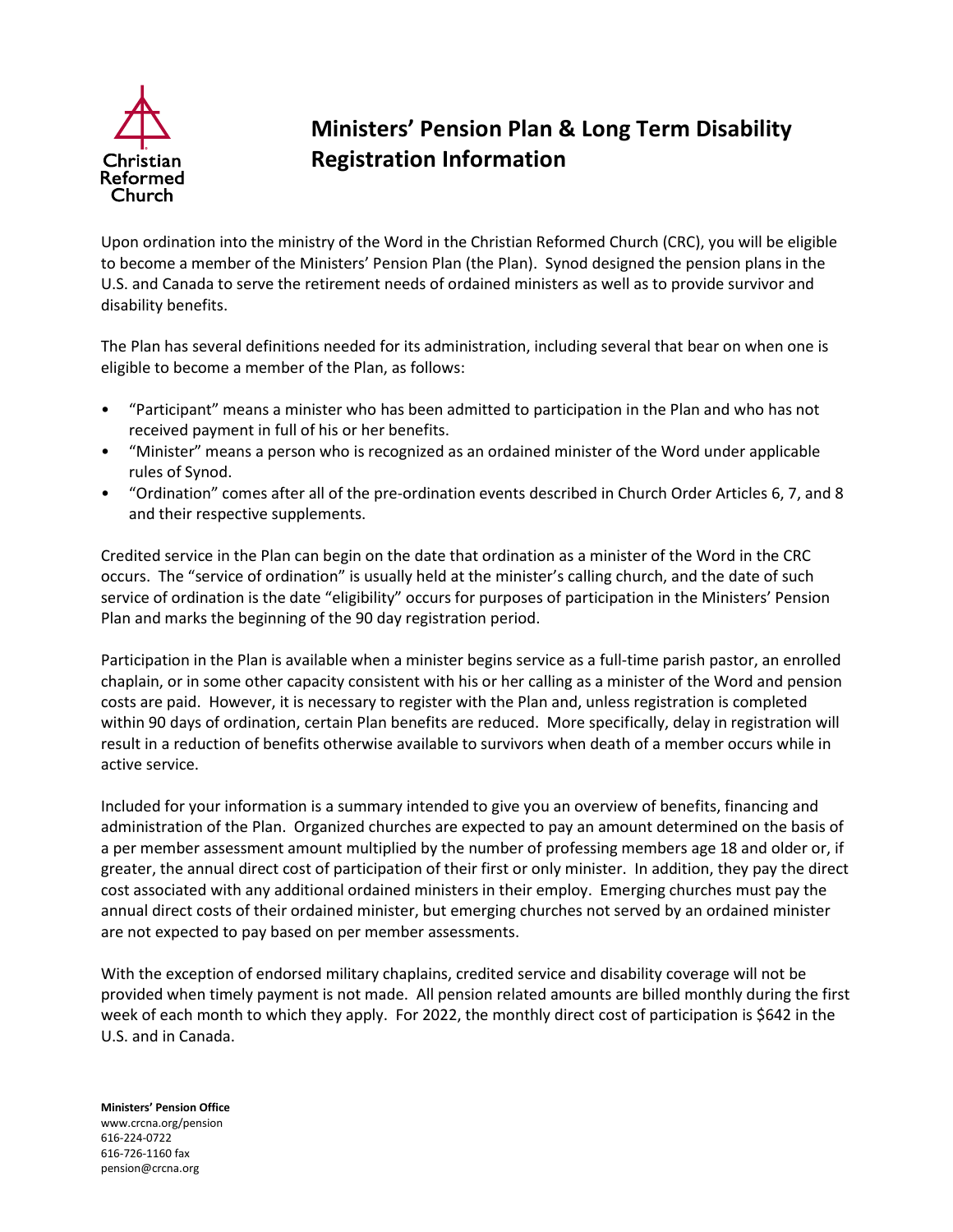$\overline{\phantom{a}}$ 

Long-term disability (LTD) benefits are available to those ministers who have registered with the Plan, who are considered active, full-time pastors, and whose costs of participation have been paid. LTD benefits will be determined each year by reference to compensation amounts for the preceding year. (Any benefit payment will be determined by the LTD carrier). Accordingly, it will be necessary for you to furnish us with your annual compensation, including housing. For those newly employed in the ministry, the annualized amount should be calculated based on current monthly compensation amounts. Be sure to read and familiarize yourself with the enclosed materials prepared by Unum (for U.S. participants) or by RBC (for Canadian participants).

After you've become an ordained minister of the Word in the CRC, the following is required to establish participation in the Plan, to be covered by the LTD protection, and to have your service be recognized by the Plan as "credited service":

- A completed Plan Registration (attached).
- A copy of your birth certificate (it need not be certified). If your birth certificate is not available, we will accept a copy of the page in your passport (or another such legal document) that includes your name and date of birth.
- A completed Long Term Disability Coverage Information form (attached).

Following your ordination, please complete the first half of the Plan Registration and have the clerk of your church council complete the bottom portion. **As a reminder, if the form does not reach us within 90 days, your inclusion in the Plan will be delayed and, once registered, you will not be eligible for certain benefits otherwise available to survivors when a death of a member occurs while in active service. Also, if you do not complete the Disability Coverage Information form, we cannot include you in that program.**

The *M*i*nisters' Pension Plan & Long Term Disability Registration Information* is also available online at www.crcna.org/pension.

If you have any questions, please contact the retirement/pension office at 616-224-0722 or by email at [pension@crcna.org.](mailto:pension@crcna.org)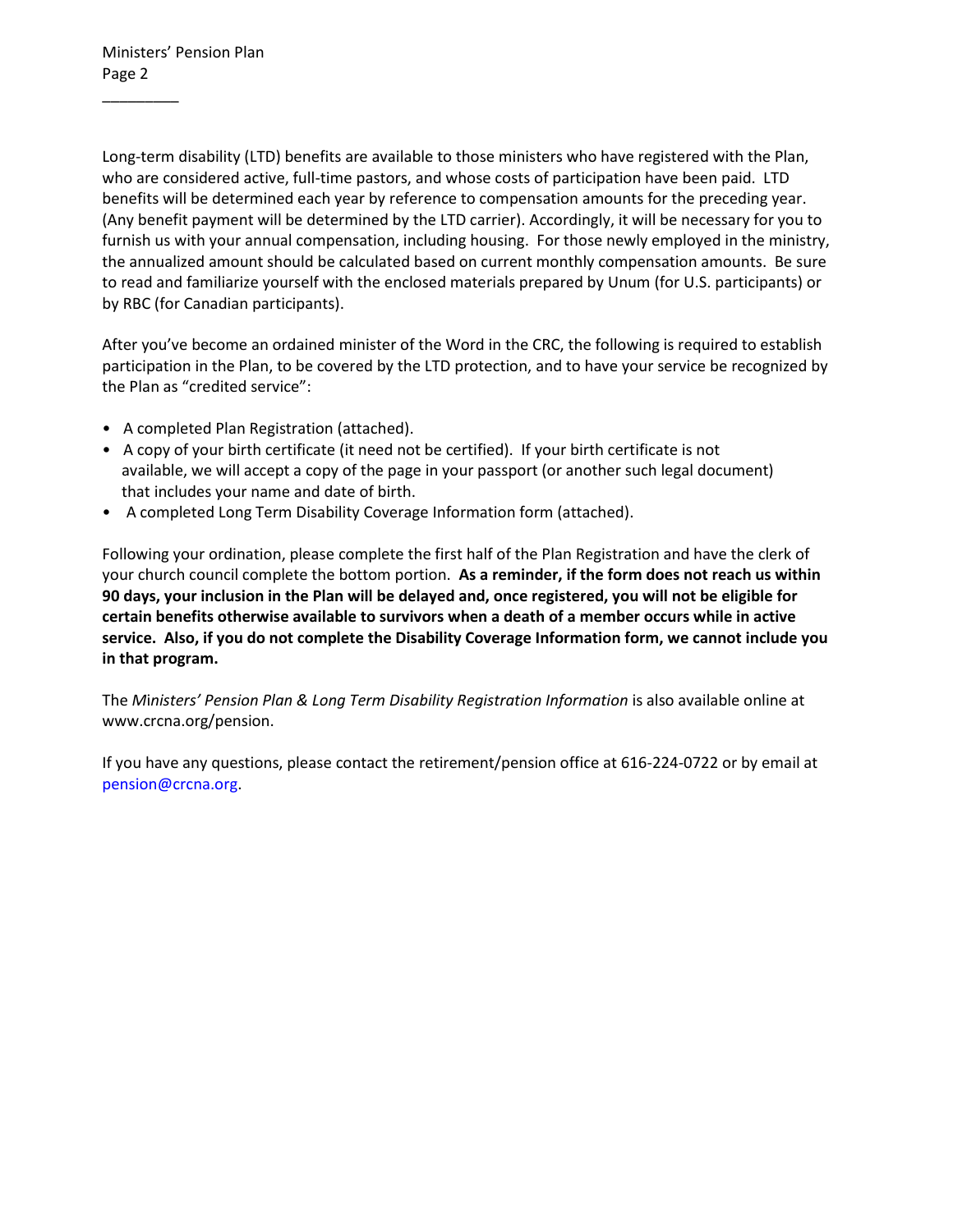| Christian<br>Reformed<br>Church                                                                                                                                                                  | <b>MINISTERS' PENSION PLAN REGISTRATION</b><br>1700 28th Street SE Grand Rapids, MI 49508-1407<br>Phone: (616) 224-0722 E-mail: pension@crcna.org<br>www.crcna.org/pension |                  |  |      |  |
|--------------------------------------------------------------------------------------------------------------------------------------------------------------------------------------------------|----------------------------------------------------------------------------------------------------------------------------------------------------------------------------|------------------|--|------|--|
| LEGAL NAME (First, MI, Last)                                                                                                                                                                     |                                                                                                                                                                            |                  |  |      |  |
|                                                                                                                                                                                                  |                                                                                                                                                                            |                  |  |      |  |
|                                                                                                                                                                                                  |                                                                                                                                                                            |                  |  |      |  |
| <b>CITY</b>                                                                                                                                                                                      |                                                                                                                                                                            |                  |  |      |  |
|                                                                                                                                                                                                  |                                                                                                                                                                            |                  |  |      |  |
|                                                                                                                                                                                                  |                                                                                                                                                                            |                  |  |      |  |
|                                                                                                                                                                                                  |                                                                                                                                                                            |                  |  |      |  |
|                                                                                                                                                                                                  |                                                                                                                                                                            |                  |  |      |  |
|                                                                                                                                                                                                  |                                                                                                                                                                            |                  |  |      |  |
| <b>DEPENDENT CHILDREN</b>                                                                                                                                                                        |                                                                                                                                                                            |                  |  |      |  |
|                                                                                                                                                                                                  |                                                                                                                                                                            |                  |  |      |  |
|                                                                                                                                                                                                  |                                                                                                                                                                            |                  |  |      |  |
|                                                                                                                                                                                                  |                                                                                                                                                                            |                  |  |      |  |
|                                                                                                                                                                                                  |                                                                                                                                                                            |                  |  |      |  |
|                                                                                                                                                                                                  |                                                                                                                                                                            |                  |  |      |  |
| The service of ordination or installation for the above named minister was held on                                                                                                               |                                                                                                                                                                            |                  |  | Date |  |
|                                                                                                                                                                                                  |                                                                                                                                                                            |                  |  |      |  |
| Congregation                                                                                                                                                                                     |                                                                                                                                                                            | City/State/Prov. |  |      |  |
| We agree that pension expenses billed to our congregation, necessary for support of the Ministers' Pension Plan,<br>will be given the same priority as the ministers' salary and other benefits. |                                                                                                                                                                            |                  |  |      |  |
|                                                                                                                                                                                                  |                                                                                                                                                                            | Clerk of Council |  |      |  |

## **REFUSAL OF PARTICIPATION:**

I hereby certify that I have been offered enrollment in the Minister's Pension Plan sponsored by the CRCNA and have decided NOT to take advantage of this offer. If I request to enroll at a later date, I will be subject to the terms and limitations of the Minister's Pension Plan.

Minister's Signature

**This Plan Registration document is due within 90 days of ordination. When late registration occurs, credited service will not begin until the first day of the month following registration and enhanced survivor benefits may be lost.**